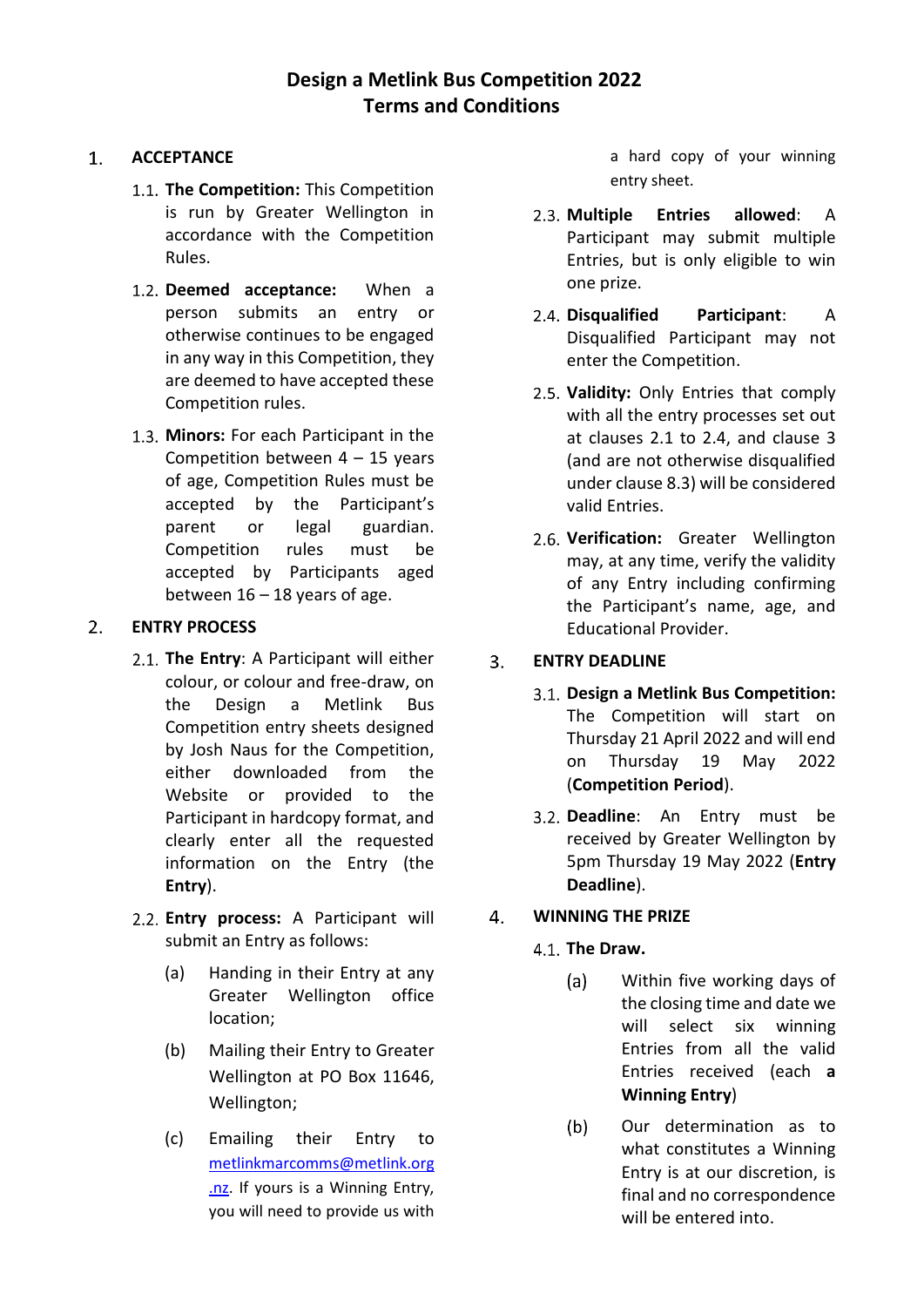- **Prize:** 
	- $(a)$ Each Participant that submitted a Winning Entry will win a Metlink bus wrapping design (that includes their first name and age) based on their design in the Winning Entry.
	- $(b)$ There is no fixed time within which a wrapping will be removed from the relevant buses. The Winning Entry design (including the first name and age of the Participant) will remain on the relevant buses until replaced by Greater Wellington at its discretion.
- **Only Six Prizes:** Greater Wellington will give away only six Prizes in the Competition.
- **Contact:** Within five working days of the closing time and date we will contact the parent or legal guardian of the Participants under the age of 16 that submitted the Winning Entries using the contact details provided in the Winning Entry, to reconfirm their acceptance of these Competition Rules.

### **Forfeiture:**

- (a) The Prize is forfeit if
	- i. Greater Wellington is not able to contact the winning Participant (if between the ages of 16 – 18) or the winning Participant's parent or legal guardian after three attempts;
	- ii. The parent or legal guardian of the winning Participant does not reconfirm their acceptance of these Competition Rules if so requested.
- (b) The Prize may be forfeit if consent to the condition in clause 7.2 is not accepted.
- **Reselect:** In the event that the Prize is forfeit under these Competition Rules, Greater Wellington (at its sole discretion) will reselect a Winning Entry.
- **No Transfer:** The Prize cannot be transferred, exchanged or redeemed for cash.

### 5. **MANAGEMENT OF PERSONAL INFORMATION**

- **Purpose:** We may collect, store and use Personal Information provided with an Entry for the following purposes:
	- (a) To run the Competition, including selecting the Winning Entries;
	- (b) To communicate with winning Participant's parent or legal guardian about the Competition;
	- (c) To communicate directly with winning Participants aged between  $16 - 18$  years of age about the Competition;
	- (d) To verify the validity of, or to decide to disqualify, an Entry;
	- (e) To place the first name, and/or age on the bus wrapping;
	- (f) To promote the Design a Metlink Bus Competition in accordance with clause 7; and
	- (g) Otherwise as set out in (and in accordance with) the Design a Metlink Bus Competition 2022 Privacy Statement.
- **Disposal:** Subject to clause 4.2(b) and any laws that require us to hold the Personal Information for longer, we will only store Personal Information until Monday 7 August 2023, after which it will be removed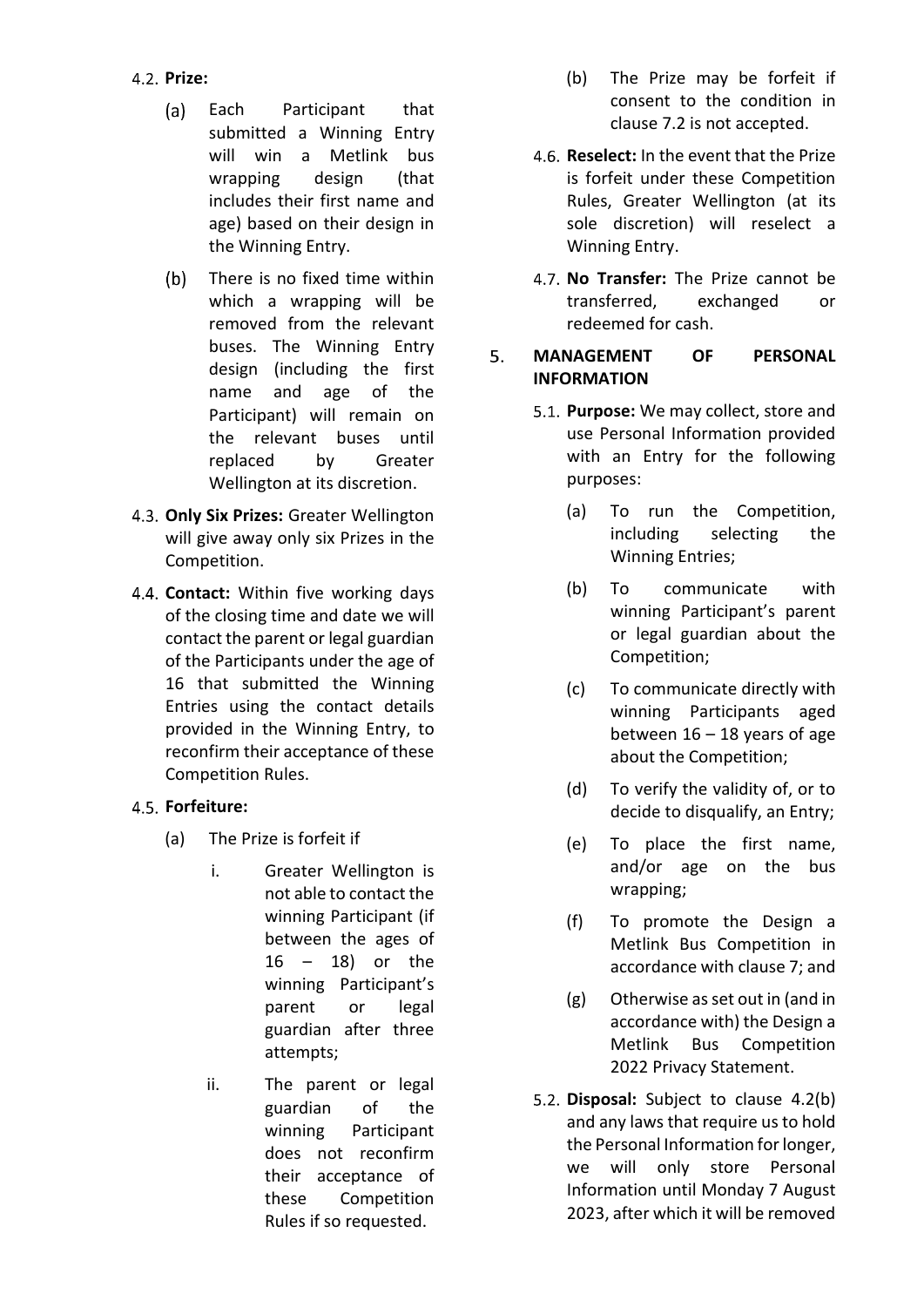from our systems and/or otherwise safely disposed.

#### **INTELLECTUAL PROPERTY** 6.

# **Ownership:**

- (a) We own and will continue to own all Intellectual Property Rights in the Design a Metlink Bus Competition entry sheets designed by Josh Naus for Design a Metlink Bus Competition 2022;
- (b) When an Entry is submitted to Greater Wellington, the Participant assigns to us all Intellectual Property Rights in the Entry and, subject to the removal of any Personal Information, Greater Wellington may accordingly use the artwork within the Entry as it sees fit.

#### $\overline{7}$ . **PROMOTION**

- **Promotion:** Greater Wellington intends to promote the outcome of this Competition by posting the following on Metlink's Facebook page at a control of the page at a control of the state at a control of the state at a control of the state at  $\alpha$ **[https://www.facebook.com/metli](https://www.facebook.com/metlinkwgtn) [nkwgtn](https://www.facebook.com/metlinkwgtn)** and Greater Wellington's Facebook page at **[www.facebook.com/GreaterWelli](http://www.facebook.com/GreaterWellington) [ngton](http://www.facebook.com/GreaterWellington),** and/or including it in media releases and newsletters:
	- (a) A photograph of the artwork within the Winning Entries;
	- (b) A photograph of the winning Participants and their families alongside their wrapped bus; and
	- (c) the Winner's first name, and/or age, and/or the name of their Education Provider (subject to receiving separate consent from the Education Provider).
- 7.2. **Next Year's Competition:** In the event that Greater Wellington runs

a similar design competition in 2023, the Winning Entries, including Personal Information, may be used to advertise and promote that competition.

**Consent**: By submitting an Entry, you agree that Greater Wellington may promote the Competition in accordance with clause 7.1 and 7.2.

## **Additional Uses:**

- $(a)$ Greater Wellington may wish to use the Personal Information collected during this Competition, and any promotional material outlined in clause 7, for additional purposes.
- $(b)$ Greater Wellington will seek permission from the parent or legal guardian of each Participant to do so person to such use and will not make use of Personal Information unless that consent is received.

#### $8<sub>1</sub>$ **GENERAL**

- **Associated Terms.** Acceptance of the Prize is subject to terms and conditions associated with that Prize (if any).
- **Change**: We may suspend, amend, vary, extend or discontinue this Competition at any stage for any reason. Any such action will be notified on the Website.
- **Disqualification and Refusal**: We may, in our sole discretion:
	- (a) Disqualify any Entry that is not made in accordance with these Competition Rules;
	- (b) Disqualify any Entry that is not received by Greater Wellington on or before the Entry Deadline.
	- (c) Refuse to award the Prize to a Participant where we consider that the Participant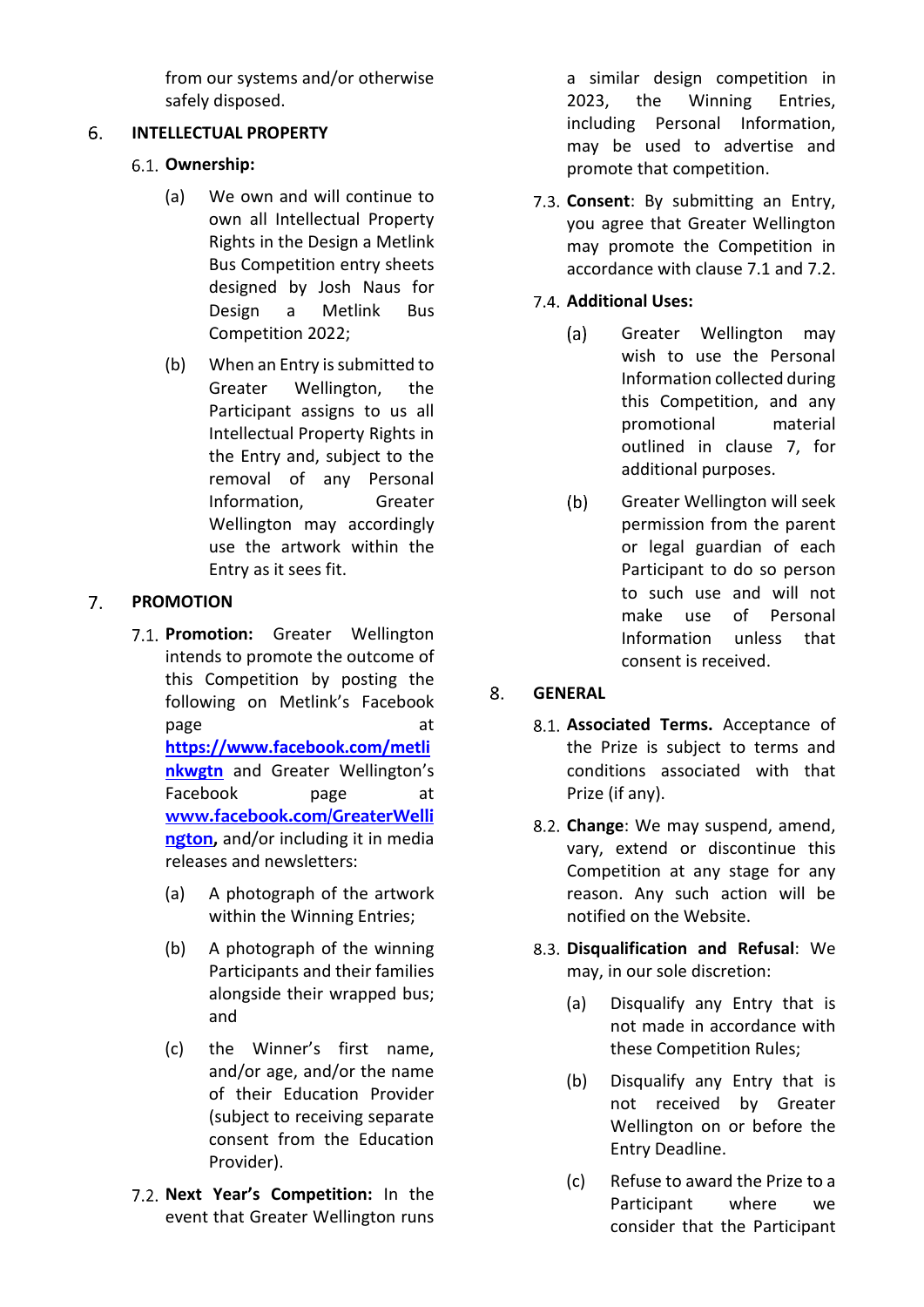or any party that has submitted an Entry on a Participant's behalf has violated the Competition Rules in any way, gained unfair advantage in participating in the Competition or has won using fraudulent means.

- **Governing Law:** These Competition Rules shall be governed by the laws of New Zealand and subject to the non-exclusive jurisdiction of the courts of New Zealand.
- **Late or Invalid Entries:** Greater Wellington takes no responsibility for any inability to enter, complete, continue or conclude the Competition for any reason including (without limitation):
	- (a) Incorrect contact details;
	- (b) An invalid, unclear or illegible Entry;
	- (c) Equipment or technical malfunctions;
	- (d) Busy lines;
	- (e) Inadvertent disconnection;
	- (f) Force Majeure.
- **No Liability:** Subject to any applicable laws which cannot be excluded, Greater Wellington, its employees and agents will not be liable for any loss, damage or injury of any nature incurred or suffered by any person (including but not limited to indirect or consequential loss or loss arising from negligence) arising directly or indirectly from or in connection with, this Competition or with winning, redeeming or benefiting from a Prize.
- 8.7. No Waiver: Failure by Greater Wellington to enforce any of its rights at any stage does not constitute a waiver of those rights.

**Greater Wellington Contact**: If you have any questions in relation to this Competition, please contact Leigh-Ann Harris at [leigh](file://///gw.govt.nz/commonfiles/P&C-CustomerEngagement/Campaigns/0.%20FY%2021-22%20Activity/J2122078%20Design%20a%20Metlink%20Bus%20Competition/Terms%20and%20Conditions%20+%20Privacy/leigh-ann.harris@gw.govt.nz)[ann.harris@gw.govt.nz](file://///gw.govt.nz/commonfiles/P&C-CustomerEngagement/Campaigns/0.%20FY%2021-22%20Activity/J2122078%20Design%20a%20Metlink%20Bus%20Competition/Terms%20and%20Conditions%20+%20Privacy/leigh-ann.harris@gw.govt.nz)

#### 9. **DEFINITIONS**

**Competition**: The Design a Metlink Bus Competition 2022, a design competition for people aged between  $4 - 18$  years old that meet the Participant criteria using the Design a Metlink Bus Competition entry sheets designed by Josh Naus downloaded from the Website.

**District:** One of the six following districts or cities - Wairarapa, Upper Hutt City, Hutt City, Wellington City, Porirua City and Kāpiti.

**Disqualified Participant:** An immediate family member of the Competition's judging panel.

**Education Provider**: Any of the following:

- (a) Any type of school;
- (b) Early childhood centres including Playcentres and kindergartens, day-care and respite institutions, and organised community playgroups and similar organisations;
- (c) Before and after school care organisations including informal, parent-led, school-operated or commercially-operated organisations, within the Wellington Region.

**Greater Wellington**, **we, us** or **our**: The Wellington Regional Council, a regional council in accordance the Local Government Act 2002, with its physical address at 100 Cuba Street, Te Aro, Wellington.

**Intellectual Property Rights:** All patents, copyright, trademarks, design rights, trade secrets, eligible layout, or other